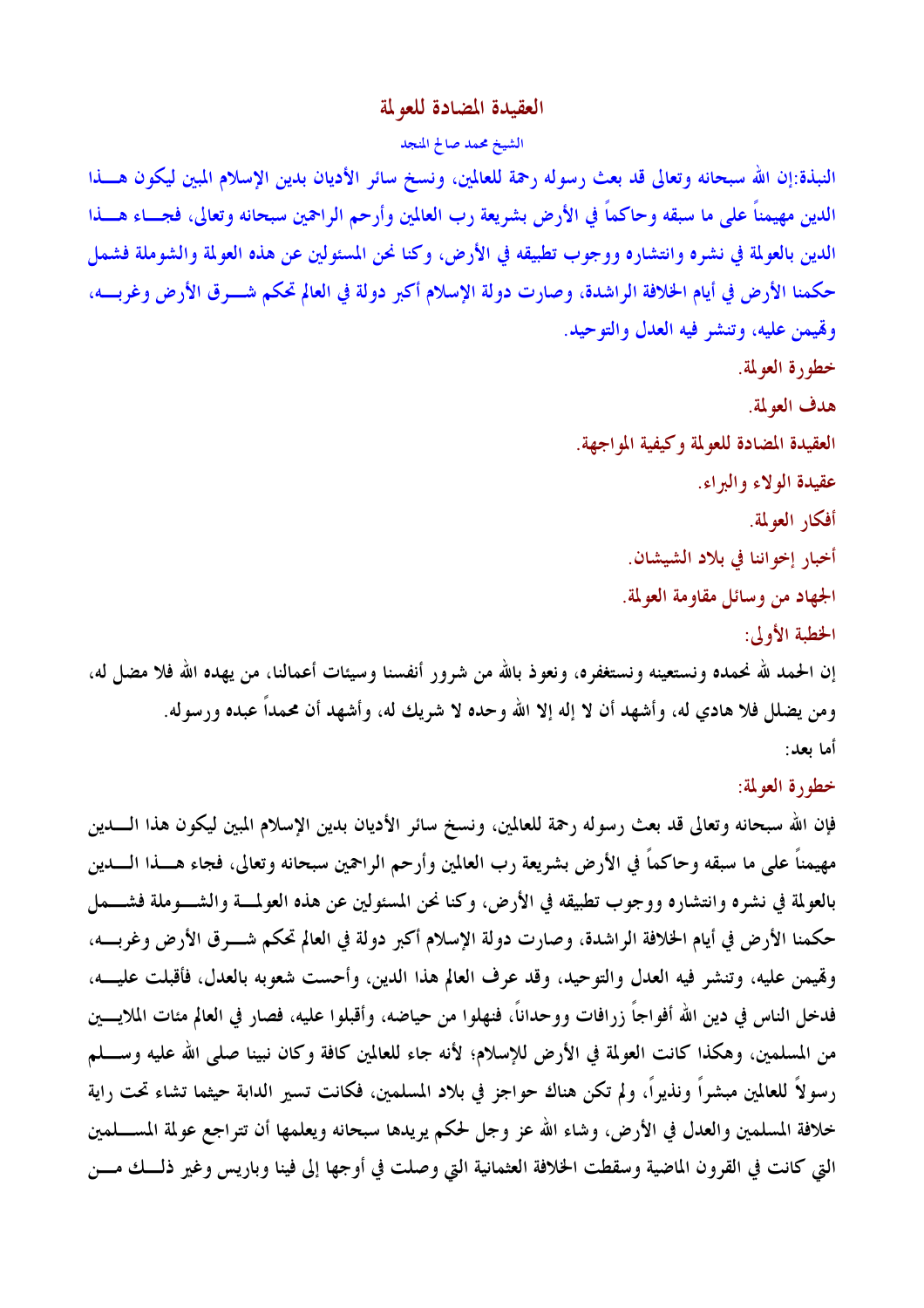مدن أوروبا لما غزوناهم في عقر دارهم، واستولى المسلمون على كثيرٍ من بلدالهم، وبقيت شعوب في أوروبا كما في البوسنة، وكوسوفًا، وألبانيا، وغيرها شاهدة على وصول المد الإسلامي إلى تلك الأصقاع، وكــذلك وجــود المسلمين في كازخستان، والشيشان، وغير ذلك من الأماكن في جنوب الكرة الأرضية أيضاً، وشرقها، وفي جزر نائية، ووجود شعب فطاني المسلم، ووجود المسلمين في الفلبين بقي شاهداً على انتشار الإسلام الذي كان يهيمن في عولمة على الأرض، ولما شاء الله لشمس القوة الإسلامية أن تأفل بتراجع المسلمين عن دينهم وكانت الهزيمـــة شيئاً مما كسبته أيدينا وبتراجع المسلمين عن عقيدلهم، وفشــوا الشـــرك، والطـــرق الصـــوفية، والخـــزعبلات، والخرافات، تلك المناهج المنحرفة المنافية للجهاد والمميتة له، ودخول المسلمين في عالم الترف أدى إلى تقاعســـهم عن نشر دينهم وتراجعهم عن التوحيد، وانتشر الشرك فيما بينهم، وعمتهم الفرقة، فســـهل انتصـــار الأعـــداء عليهم، وقامت دول كثيرة في العالم، ثم أراد الكفار أن يقلبوا القضية إليهم، وأن يعولموا الأرض تحت حكمهــــم، فجاءوا بأذرعة عسكرية في أحلافهم الأطلسية وغيرها، وجاءوا بأذرعة اقتصادية في منظمات التجــارة العالميـــة، وصندوق النقد وغيره، وجاءوا بأذرعة اجتماعية تتبين في مؤتمرات المرأة والسكان وغيرها، وهكذا وهكذا مسن الأذرعة التي يريدون بما أن يعولموا العالم تحت كفرهم، وهانحن نرى اليوم في ثورة الاتصالات وغيرها شاهد على هذه الخطة التي يريدون بما أن يحكموا الأرض بكفرهم، وأن يركعوا شعوب العالم تحت هيمنتهم، وأن يكونوا هم المصادر في التلقي، وهذه هي البلية العظيمة أن يكون الكفار هم مصدر التلقي والمنبع الذي يثقف العالم بسزعمهم وينقلون إليه المعلومات بقوالبهم، هكذا يريدون أن يحكموا الأرض اليوم فيسخرون تقنية الاتصـــالات لتخـــدم هيمنتهم هم، وسيطرقم، فصار تعريف العولمة والكوكبة والشوملة والكوننة وغير ذلك من الألفاظ التي كثـــرة المقالات عنها، وتطويع التقنية الحديثة لأجل الهيمنة الغربية، وتطويع التقنية الحديثة بما تملك من أقمار ومحطـــات ووسائل اتصالات متقدمة لأجل هيمنتهم هم على سائر شعوب الأرض.

ولنكن عادلين منصفين فنقول: ليس المسلمون وحدهم مستهدفين بمذه القضية بل شعوب الأرض جميعاً، ولكـــن من هو المتضرر الأكبر؟ هل المتضرر الأكبر من وراء الهيمنة الغربية هم الهندوس عباد البقر، أم المتضرر الأكبر من الهيمنة الغربية هم البوذيون الذين يعبدون بوذا، أو الشيوعيون الذين سقط منهجهم؟ من هو المتضـــرر الأكــــبر؟ ومن هو الذي سيتخلف حقاً ويكون تابعاً متضرراً أشد الضرر؟ لو نظرت في العالم فاستعرضت شـــرقه وغربــــه لوجدت أن المتضرر الأكبر هم المسلمون.

إذن لا يضر عباد البقر لو تركوا عبادة بقرهم تأثراً بالنصرانية، ولا يضر عباد بوذا إذا تركوا عبادة بوذا تــأثراً باليهودية، ولكن يضر المسلمين أشد الضرر أن يتركوا شعائر الإسلام تأثراً بمذه المناهج الكافرة وهـــذه العقائـــد الزائغة التي يراد تصديرها بواسطة العولمة، نعم، هم لا يريدون فقط أن يصدروا دينـــهم، يريـــدون أن يهيمنـــوا ويسيطروا اقتصادياً واجتماعياً وثقافياً أيضاً؛ ولذلك قاموا ينادون بصهر الأديان الخمســـة الرئيســـية في الأرض، وأن تجتمع هذه الأديان على شيء مشترك، ولا شك عندما يحصل الانفتاح التام وتزول الحسواجز مسن السذي يستفيد؟ يمكن أن يقال نظرياً: نحن نصدر وهم يصدرون، ونحن نلقي بالمعلومات إليهم وهم يلقون، ولكـــن مـــن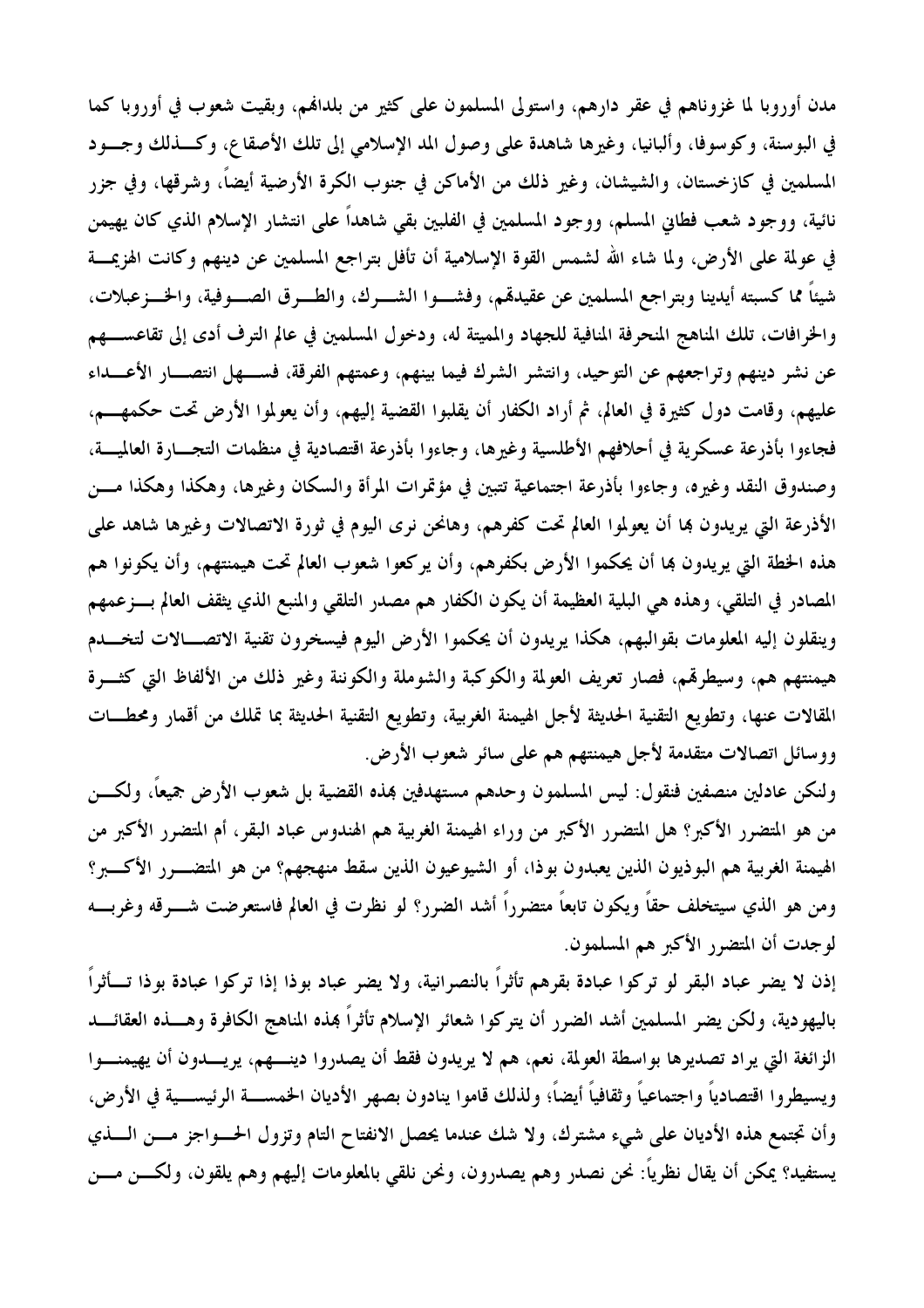الذي سيستفيد بالدرجة الأكبر؟ ماذا نكون نحن بجانبهم في مسائل البضائع والمصنعات وآلات الاتصـــال ونحـــو ذلك؟ لا شيء تقريباً؛ ولذلك فإن القوى هو الذي سيغلب. هدف العولمة:

أيها الإخوة، أيها المسلمون، إن هذه الخطة اليوم التي تطبق على العالم لهدف فيما لهدف إليه لإزالة الحواجز تماماً، إزالة الحواجز وتذويب الفروقات، احفظ معي هذه الفروقات وتمعن فيها وفي آثار هذه الخطة الرهيبة، إزالــة الحواجز وتذويب الفروقات، ما معنى ذلك بالنسبة إلينا ونحن مسلمون؟ يعني: أن نقبل كل ما يصدروه إلينا، وألا يكون هناك فرق بين المسلمين والكفار، هذا هو أكبر الآثار الضارة من وراء ذلك، أكبر الآثار الضارة تــــذويب الفروق والعالمية التي يدعون إليها، فإذا أردنا أن نبين ما هي الأجسام المضادة لهذه الفكرة الخبيثة والخطة الرهيبة. العقيدة المضادة للعولمة وكيفية المواجهة:

أيها الإخوة، لا شك ألها عقيدة الإسلام، فلو قال قائل: العقيدة المضادة للعولمة وكيفية المواجهة كيف تكون؟ فالجواب: أن ننظر في آثار هذه العولمة إلى ما ستؤدي إليه، إلى إزالة الحواجز وتذويب الفروقات، إذن يجب علينا أن ندعم الحواجز ونبين الفروقات، وليس المقصود بالحواجز ستاراً رملياً ولا امتداداً من الأسلاك الشـــائكة ولا إقامة سور عظيم ولا غير ذلك من أنواع الحواجز فهذا غير ممكن، المقصود هو إقامة الحواجز النفسية بيننا وبسين الكفار، الحواجز التي هي عبارة عن جدران تمنع الاختراق، الحواجز النفسية التي تقــوم في نفــس المســلم ولاء للمسلمين، وبراءة من الكافرين، فتمنع المسلم من تقبل ما ينافي دينه، وهذا كلام مهم جـــداً، فـــإذن الأجســــام المضادة، والخطة المضادة للعولمة في آثارها الضارة؛ لأننا نريد النافع منها ولا شـــك، حيـــث أن ديننـــا يأمرنـــا بالاستفادة من سائر المعلومات المفيدة، وأن نسخر ذلك لخدمة دين الله في الأرض، لسنا عن هذا نتحدث، وإنمـــا نتحدث الآن عن قضية تعديل وتقويم، وتقوية الحواجز النفسية عند المسلمين حتى تكون هي جـــدران التنقيـــة، والتصفية لما سيأتي إلينا تباعاً من العولمة، وما هي هذه الجدران وكيف نقيمها هذه الحواجز؟ عقيدة الولاء والبراء:

إنها موجودة في ديننا أصلاً ولله الحمد، إنها عقيدة الولاء والبراء، فعندما تعلم أيها المسلم أن الله أمرك أن تـــوالى المسلمين وأن تعادي الكافرين، وأنه لا يمكن أن يوجد قوم يؤمنون بالله واليوم الآخـــر يـــوادون مـــن حـــاد الله ورسوله، وعندما تعلم أن الله أمرك وفماك وقال: {لَا تَتَّخِذُوا عَدُوِّي وَعَدُوَّكُمْ أَوْلِيَاء تُلْقُونَ إلَيْهم بالْمَوَدَّةِ} رسـورة المتحنة1)، وعندما تعلم أنه حذرك من مؤامراهم بقوله: {وَدُّواْ لَوْ تَكْفُرُونَ كَمَا كَفَرُواْ فَتَكُونُونَ سَــوَاء} (ســورة النساء89) وعندما تتمعن في كلام العلماء في عقيدة البراءة من المشركين التي أقامتـــها هـــذه الآيـــات ودعمتـــها الأحاديث النبوية كمثل حديث: ((من تشبه بقوم فهو منهم))[رواه أبو داود4031]، تعلم حينئذ أن القضية تتضـــح معالمها فيما يلي: الموالاة للكفار تشمل الرضا بكفرهم، أو الشك فيه، أو الامتناع عن تكفيرهم، أو الإقدام على مدح دينهم، من فعل هذا فهو كافر بالله العظيم خارج عن ملة الإسلام، من رضي بكفرهم، أو شك هل هو كفر أم لا، أو امتنع عن تكفيرهم وقال: لا أكفر النصاري واليهود، أو أقدم على مدح دينهم وقال: شريعتهم عادلة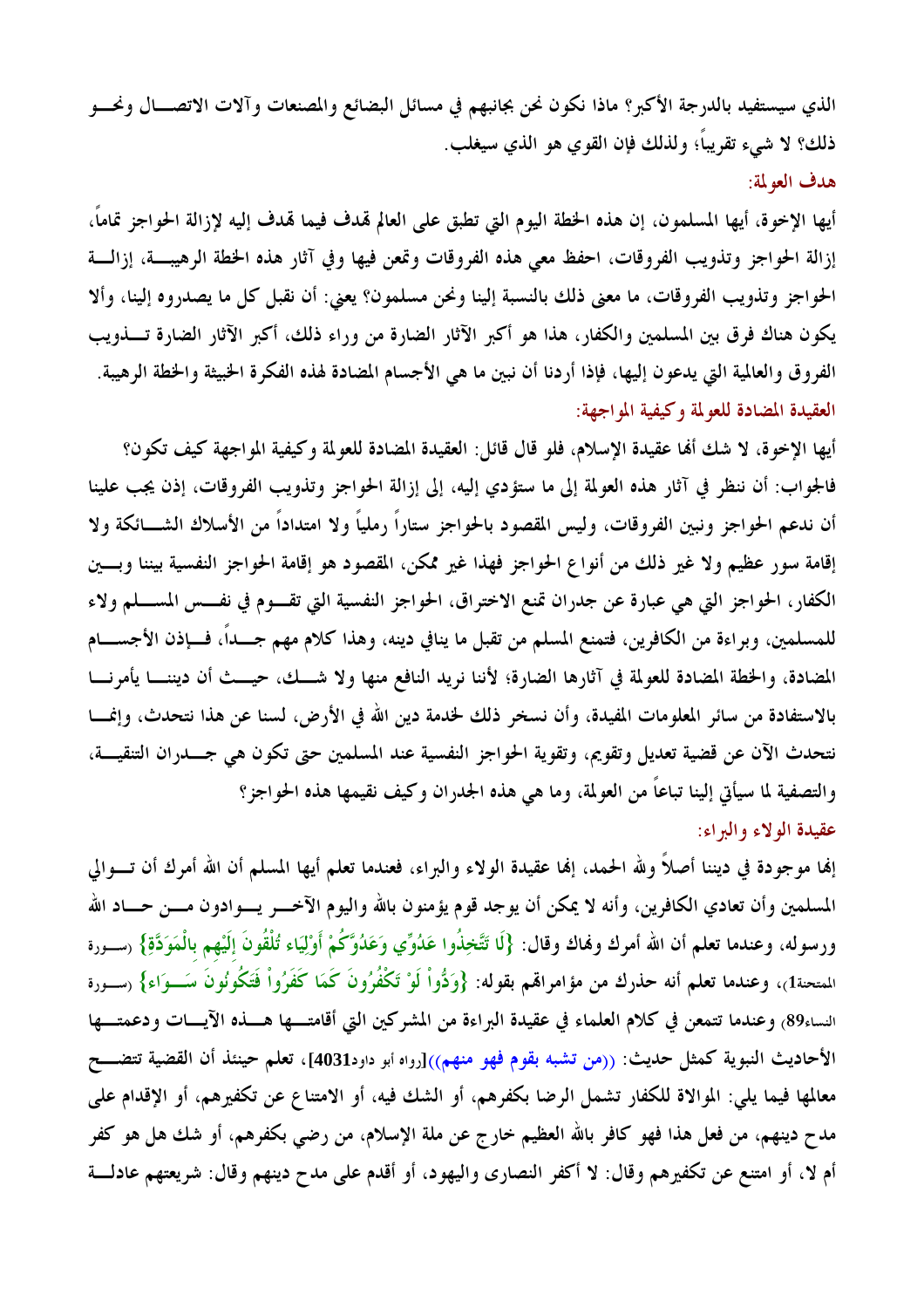عظيمة، فهو كافر بالله؛ لأن الله اشترط للإسلام أن يكفر بالطاغوت ويؤمن بالله، فإذا قال: لا أكفر بالطـــاغوت فليس بمؤمن بالله، وقال تعالى: {وَلَكِن مَّن شَرَحَ بِالْكُفْرِ صَدْرًا} (سورة النحل106)، وقال الله عز وجل عــــن قــــوم فضلوا المشركين على المسلمين: {وَيَقُولُونَ لِلَّذِينَ كَفَرُواْ هَؤُلاء أَهْدَى مِنَ الَّذِينَ آمَنُواْ سَبيلاً} (سـورة النســاء51)، وعدد من المتفرنجين اليوم من أبناء المسلمين يقولون عن الكفار: {هَؤُلاء أَهْدَى مِنَ الَّذِينَ آمَنُواْ سَبيلاً}، إذن مــــن قال ذلك فقد كفر .

ثم التحاكم إليهم وهم يريدون قوانين دولية أو أعراف دولية أنشؤها وقننوها وهم مستمرون في تفريعها وتقنينها وتطبيقها وتعميمها والتحاكم إليها، ما هو هذا في الإسلام؟ كفر أكبر مخرج عن الملة؛ لأن الله قال: {يُرِيسُدُونَ أن يَتَحَاكَمُواْ إلَى الطَّاغُوتِ وَقَدْ أُمِرُواْ أَن يَكْفُرُواْ بهِ} رسورة النســـاء60) فهؤلاء الــــذين يريــــدون أن يتحــــاكموا إلى الطاغوت وقد أمروا أن يكفروا به كفار، والمسألة واضحة ولا مجاملة فيها إطلاقاً؛ ولذلك فالمسلم يتحـــاكم إلى الشرع والمحاكم الشرعية والشرع هو الذي ينصف، الشرع فقط لا غير، ولذلك ينبغي تعظــيم شــأن المحــاكم الشرعية وقضاة الشريعة، وأن يكون دورهم قائماً في جميع الميادين، وأن يتحاكم الناس إليهم لا إلى قانون تجاري عالمي، ولا إلى قانون اجتماعي عالمي، ولا إلى غير ذلك من القوانين والمحاكم؛ لأن الله وضـــح المســألة وبينــــها: {يُرِيدُونَ أَن يَتَحَاكَمُواْ إلَى الطَّاغُوتِ وَقَدْ أُمِرُواْ أَن يَكْفُرُواْ بهِ} (سورة النساء60) وكل قانون غير الشــــريعة فهــــو طاغوت.

ثالثاً: مودمِّم ومحبتهم من موالاهْم، قال عز وجل: {لَا تَجِدُ قَوْمًا يُؤْمِنُونَ باللَّهِ وَالْيَوْم الْآخِر يُوَادُّونَ مَنْ حَادَّ اللَّـــهَ وَرَسُولَهُ}(سورة المجادلة22).

ورابعاً: الركون إليهم والاعتماد عليهم، وجعلهم سنداً وظهيراً، كذلك من موالاقمم وموالاقم كفر، وقـــد قـــال تعالى: {وَلاَ تَرْكَنُواْ إِلَى الَّذِينَ ظَلَمُواْ فَتَمَسَّكُمُ النَّارُ} (سورة هود113) فإذا أعالهم وناصرهم على المســـلمين كفــــر، {وَمَن يَتَوَلَّهُم مِّنكُمْ فَإِنَّهُ مِنْهُمْ} (سورة المائدة51)، وإذا انخرط في مجتمعاقمم وانضم إلى أحزاهمم وكثر سوادهم وصار في جيش الكفار ويطور أسلحتهم، فما معنى ذلك؟

كذلك من موالاقمم: إذا نقل قوانينهم وحكمها في المسلمين فهو منهم: {أَفَحُكْمَ الْجَاهِلِيَّةِ يَبْغُونَ وَمَنْ أَحْسَنُ مِنَ اللَّهِ حُكْمًا لِّقَوْمٍ يُوقِنُونَ} (سورة المائدة50).

وكذلك التولي العام لهم، واتخاذهم أعواناً وأنصاراً، وربط المصير بمم، مصادم لقوله تعالى: {يَا أَيُّهَا الَّذِينَ آمَنُواْ لاَ تَتَّخِذُواْ الْيَهُودَ وَالنَّصَارَى أَوْلِيَاء بَعْضُهُمْ أَوْلِيَاء بَعْضٌ} (سورة المائدة51).

ومداهنتهم ومجاملتهم على حساب الحق والإسلام والدين مصادم لقوله تعالى: {وَقَدْ نَزَّلَ عَلَيْكُمْ فِي الْكِتَـــاب أَنْ إذَا سَمِعْتُمْ آيَاتِ اللَّهِ يُكَفَرُ بهَا وَيُسْتَهْزَأُ بهَا فَلاَ تَقْعُدُواْ مَعَهُمْ حَتَّى يَخُوضُواْ فِي حَدِيثٍ غَيْرِهِ إنَّكُمْ إذًا مِّــثْلُهُمْ} رسورة النساء140) وحذر الله نبيه من هذه المؤامرات والدسائس بقوله: {وَدُّوا لَوْ تُدْهِنُ فَيُدْهِنُونَ} رسورة القلم9). والثقة بمم واتخاذهم بطانة من دون المؤمنين، يطلعون على أدق الأسرار داخل في النهي الذي قال الله فيه: {يَا أَيُّهَا الَّذِينَ آمَنُواْ لاَ تَتَّخِذُواْ بطَانَةً مِّن دُونكُمْ} (سورة آل عمران118) أي: من غيركم من أعدائكم، {لاَ يَأْلُونَكُمْ خَبَـــالاً}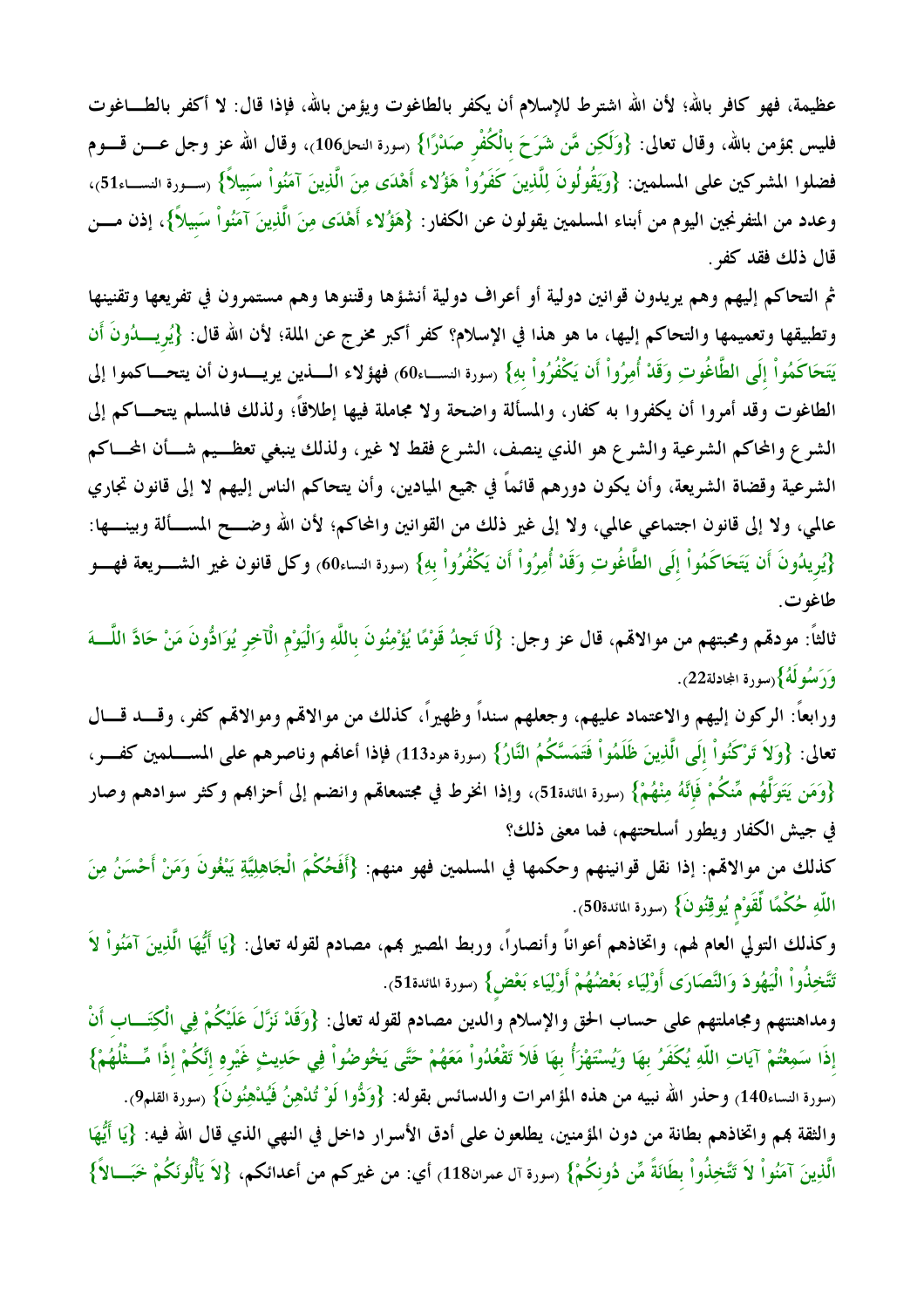والحبال هو الإفساد، لا يقصرون في فساد أمركم، {وَدُّواْ مَا عَنتُمْ} يريدون مشقتكم، {قَدْ بَدَتِ الْبَغْضَـــاء مِـــنْ أَفْوَاهِهِمْ وَمَا تُخْفِي صُدُورُهُمْ أَكْبَرُ}(سورة آل عمران118) {إنْ تَمْسَسْكُمْ حَسَنَةٌ تَسُؤْهُمْ} لو ارتفع اقتصاد المسلمين ساء الكفار، طبق الآية على الواقع: {إن تَمْسَسْكُمْ حَسَنَةٌ تَسُؤْهُمْ وَإِن تُصِبْكُمْ سَيِّئَةٌ يَفْرَحُــواْ بهَـــا} (ســورة آل عمران120).

وكذلك فإن عمر رضي الله عنه رفض أن يولي كفاراً على المسلمين، وقد قال الله: {وَلَن يَجْعَلَ اللَّـــهُ لِلْكَـــافِرينَ عَلَى الْمُؤْمِنِينَ سَبِيلاً} (سورة النساء141)، وقال: "ألا اتخذت حنيفاً –في هذا المكان والمنصب–؟ قلـــت: يـــا أمــــير المؤمنين لي كتابته ولي دينه، قال: لا أكرمهم إذ أهافمم الله، ولا أعزهم إذ أذلهم الله، ولا أدنيهم إذ أقصــــاهم الله" وهكذا التشبه بمم في ملبسهم وهيئتهم وكلامهم داخل في حديث: ((من تشـــبه بقـــوم فهـــو منـــهم))[رواه أبــو داود4031] وهذا يشمل المظهر واللباس والعادات.. وغير ذلك من الأمور التي هي من خصائصهم شكلاً، قالبــــاً، ملبساً، كما أنه يحرم التشبه هم في عقائدهم وأعيادهم.

وكذلك من اختار الإقامة عندهم بدون سبب شرعي، مفضلاً لهم على المسلمين، أو مـــدحهم وأشـــاد بمـــم، أو عظمهم وأطلق ألقاب التفخيم عليهم، أو بدأ بتحيتهم في المجالس: ((ولا تبدءوا اليهود والنصارى بالسلام))[رواه الترمذي1602] كما قال عليه الصلاة والسلام، وكذلك التسمى بأسمائهم المنكرة، وتفضيل تاريخهم علـــي تـــاريخ المسلمين . وغير ذلك من الأوجه من أوجه التبعية.

إذن أيها الإخوة، إقامة الحواجز التي يريدون نسفها، وتدعيم هذه الحواجز بعقيدة الولاء والبراء هسو الطريسق الأساس في مواجهة العولمة وكف خطرها الداهم الذي يحدق بالمسلمين.

أفكار العولمة:

ثم ننظر في أفكارهم التي يريدون ترويجها: قضية وحدة الأديان، وإزالة الفروق بين الأديان، ليعيش العالم في سلام ووئام كما يزعمون، وهذا لا يحدث أبداً، وهم رءوس الشر والظلمة في العالم، فكيف يمكن أن يقيموا فيه عدلاً؟ ولذلك فلا بد من الإكثار من الحديث عن قضية وحدة الأديان وزيفها وألها كفر؛ لأن الله قال: {قُلْ يَــا أَيُّهَـــا الْكَافِرُونَ \* لَا أَعْبُدُ مَا تَعْبُدُونَ \* وَلَا أَنتُمْ عَابدُونَ مَا أَعْبُدُ \* وَلَا أَنَا عَابدٌ مَّا عَبَدتُمْ \* وَلَا أَنتُمْ عَابدُونَ مَا أَعْبُـــدُ \* لَكُمْ دِينُكُمْ وَلِيَ دِينٍ} (سورة الكافرون6) فإذا قال لنا: {لَكُمْ دِينُكُمْ وَلِيَ دِينٍ} (سورة الكافرون6) معناها: لا يمكــــن أن نلتقي، لا يمكن أن يكون هناك بيننا دين مشترك نجتمع عليه، نجتمع على ماذا؟ على شرك وكفر، هناك تنــاقض واضح جداً بين شريعة الإسلام، وشرائع الكفر المختلفة، فكيف يمكن أن توحد الأديان؟ كيف يتقارب مِن مَـــن؟ إذا تقربوا إلينا هذا خير لهم، ولكن أن نتقارب نحن نتقارب منهم فهذا كفر فينا؛ ولذلك لا بد من مقاومة هـــذه الأفكار الخطيرة التي يشيعوها بالكلام عن الكفر في مسألة وحدة الأديان والتقريب بين الأديان.

وكذلك أيها الإخوة عندما ينضم بعض المسلمين عبر شبكة الإنترنت وغيرها إلى جمعيات في الخارج، ويكونـــون أعضاء فيها، ومن هذه الجمعيات ما يكون كفراً، وزندقة، وانحلالاً، فإن هذا الانضـــمام إلى تلـــك الجمعيـــات المشبوهة ومراسلاقما والتلقى منها، وهذه قضية تحدث أن ينضم المسلم إلى جمعيات مشبوهة عبر هـــذه الشـــبكة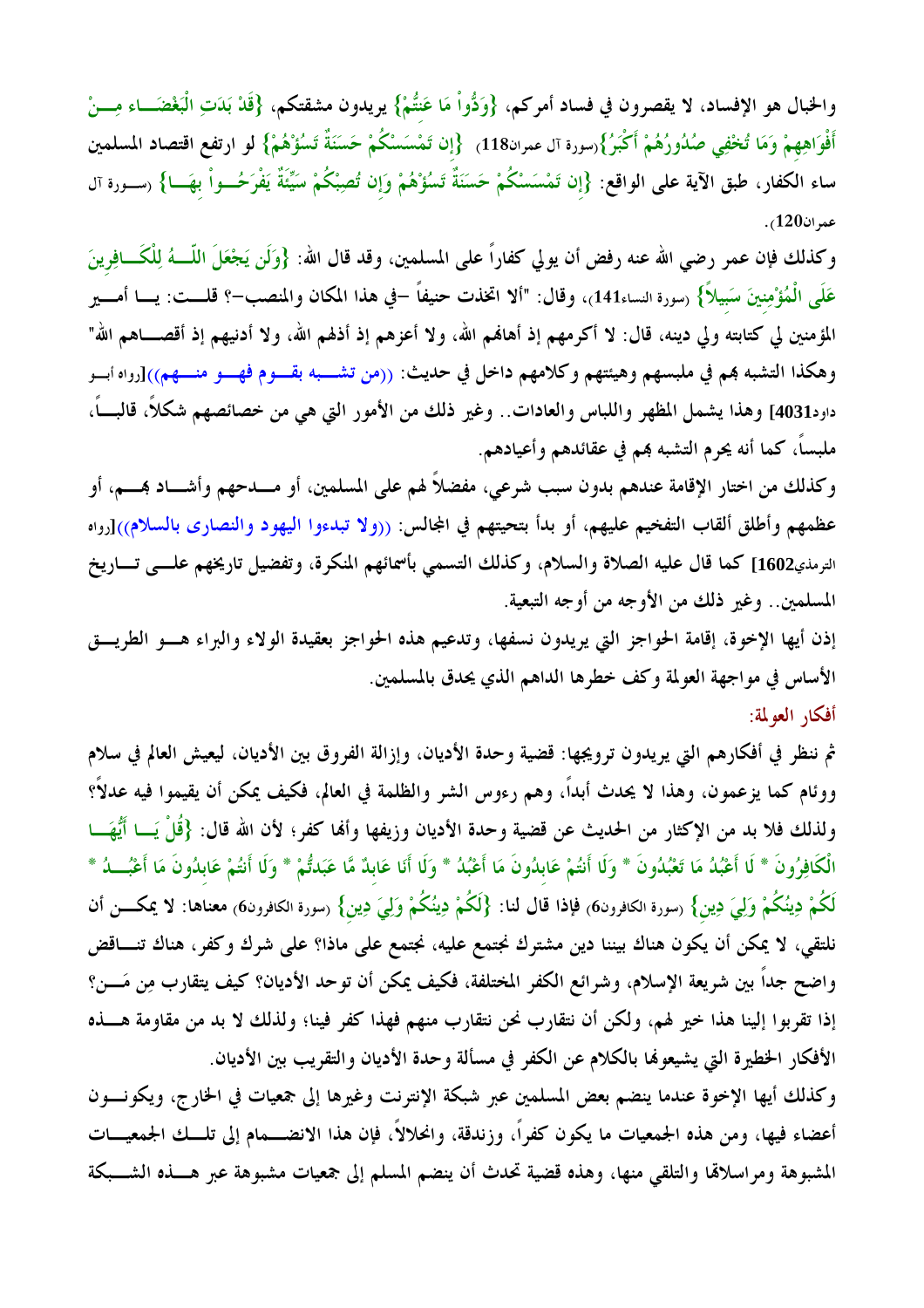ليست معلومات طبية وتبادل أشياء مفيدة في الهندسة والمعمار، ولكن في خراب البيـــوت والــــديار، وخــــراب القلوب، فإن هذا الدخول في هذه الجمعيات المشبوهة هو من موالاة الكفار وحرام يؤدي في النهاية إلى الكفسر؛ ولذلك يجب أن نعمق في الرد على العولمة جانب الانتماء إلى الإسلام والانتماء إلى الله ورسوله، وأن نعرف مـــا هي هويتنا، ما هي هويتك أيها المسلم؟ إلى من تنتسب؟ إلى من تنتمي؟ إلى الإسلام.

أبي الإسلام لا أب لي سواه، ولسنا إلى غيره ننتمي، فلا ننتمي إلا إلى الإسلام، ولذلك توضيح مفهوم الانتمــاء، الانتماء من الأمور المهمة جداً عقدياً للتصدي للأفكار التي ستأتى هٖا هذه العولمة.

وكذلك عندما يريدون اجتياح اقتصاد العالم، وأن يصدروا إلينا كل شيء لتموت صناعات المسلمين فلا بسد أن يكون لدينا وعي في هذه القضية، وأن نفضل ما أمكن صناعات المسلمين التي تفي بسالغرض علسي صسناعات الكفار، بل ربما تصل القضية إلى أبعد من ذلك في مقاطعة صناعات الكفار التي لها بديل لدينا، وهذه هي المقاومة الحقيقية للعولمة الاقتصادية التي يريدوها، وخصوصاً المصنوعات أو المنتوجات التي هي من علامات شخصـــيتهم، لقد رفض الفرنسيون فتح مطعم ماكدونالز في برج إيفل لأفمم يرونه معلماً فرنسياً خالصاً، لا يجـــوز لأي ثقافـــة أخرى أن تقترب منه أو أن تخدش هذه الخصوصية، وكذلك قاموا في عدد من البلدان الكفــار يـــدافعون عــــن شخصياقم ضد العولمة، فالمسلمون أولى، فإذا كان هذا الهمبرجر وهذا الجنز وهذه المشروبات وغيرهـــا معلمـــاً عليهم في شخصيالهم أو منهجهم فالمسلم يبتعد عن ذلك.

وعندما يتكلمون عن قضية العولمة في المرأة والأسرة ماذا يجب علينا؟ عندما نعلم أُهْم يقولون بجواز إقامة الأســــر المكونة من رجلين، أو امرأتين، أو امرأة ورجل أجنبي عنها صديقة، وإباحة العلاقات الجنسية، وألا يكون هنـــاك عقوبة على من يمارس أي علاقة جنسية، هذا يقولونه عالمياً اليوم، كما سمعتم ذلك في مؤتمرالهم ماذا يجب علينــــا نحن المسلمين؟ أن نبين قدسية الزواج، وحكم الله في إقامة علاقات خارج نطاق الزواج، علاقات جنسية خــــارج نطاق الزواج، وأن نبين حد الله في اللواط أنه القتل، وأن نبين حد الله في الزنا، وأن نقيمه تأكيداً عليه ومهاجمة لتلك الأفكار ودرءاً لها، وأن إقامة أسرة من رجلين أو امرأتين مناقض للفطرة والدين، وكيف يرزقان بـــالأولاد؟ تينياً.

وعندما نرى ونرى أيها الإخوة من سائر الأمور التي فيها هيمنة لهم والهزام لغيرهم يجب أن نحيى مفهـوم العــزة بالإسلام، أننا مسلمون نعتز بإسلامنا نفخر به ننتمى إليه ندافع عنه، شخصيتنا شخصيات إســـلامية، مظاهرنـــا مظاهر إسلامية، أعيادنا أعياد إسلامية، أخلاقنا أخلاق إسلامية، معاملاتنا معاملات إسلامية، نرجع إلى الشــــريعة بيعاً وشراء وإجارة ورهناً وكفالة وضماناً.. وغير ذلك من أنواع التعامـــل، أن نـــبين شخصـــيتنا في التعامـــل، الشخصية الإسلامية ونعتز بمذا الدين فنقاوم العولمة فيما تريد أن تنشره بيننا من تعظيمهم هم. الخطبة الثانية:

الحمد لله رب العالمين، أشهد أن لا إله إلا هو وحده لا شريك له ولي الصالحين، وأشهد أن محمداً رسول الله صلى الله عليه وعلى آله وصحبه أجمعين.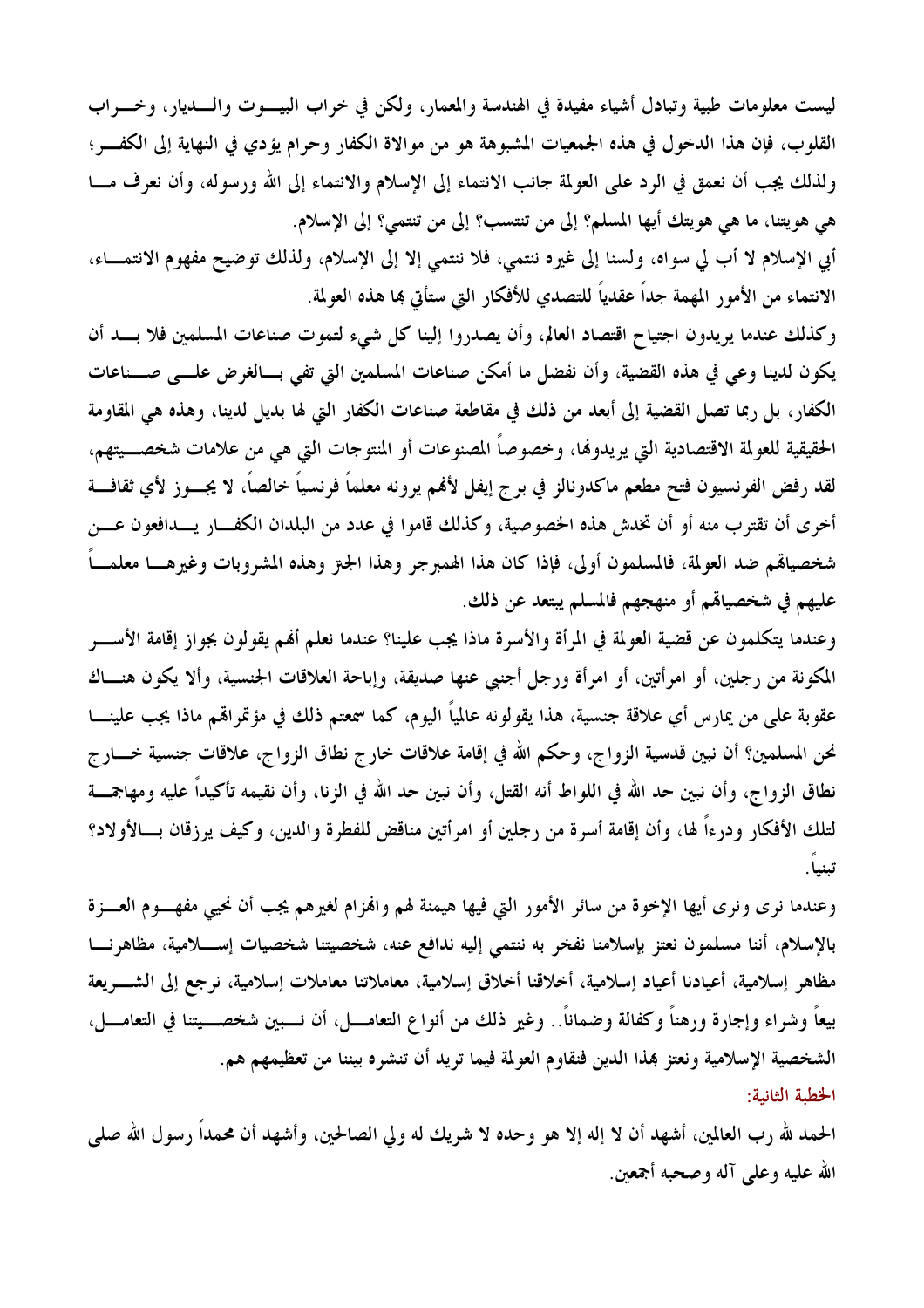أخبار إخواننا في بلاد الشيشان:

عباد الله، لا زالت أخبار إخواننا في بلاد الشيشان تطرق مسامع العالم عزة للإســــلام وأهلــــه ورفعــــة لــــرؤوس المسلمين في عالم الهزيمة والذل الذي أطبق على أكثرهم، ولا شك أن هذا من رحمة الله تعالى أنه يحيــــي الفــــرائض الميتة كالجهاد في سبيل الله بأولئكم النفر البواسل الذين نذروا نفوسهم لله ورسوله، نســـأل الله عـــز وجـــل أن ينصرهم بالدين، وأن يجمع كلمتهم على التوحيد، وأن يعلي راية الإسلام في سائر الأرض.

لا زالت أخبار تلك الانفجارات التي حصلت في مقرات قوات الأمون الروسية أثناء تبديل الكتائب، وكذلك ما وقع من الافميارات في مباني كاملة من شدة الانفجار وسقوط الجنود الروس قتلبي حتى من فوق أبراج الحراســة التي تبعد مئات الأمتار عن مواقع الانفجار، وكذلك ما حصل من تقدم أولئك المسلمين بمسذه العمليــات بـــين الكفار وإمعالهم في القتل فيهم حتى وصلوا إلى برك السباحة التي يسبح فيها الروس، فأدوا فيها عمليات ناجحة، ولا تزال آثار تلك العمليات مستمرة تقلع الطائرات العمودية لنقل القتلى والجرحى إلى داخل الحدود الروســية ويستمر القصف المدفعي ليلاً وفماراً والفوضى تعم صفوف كثير من كتائبهم خوفاً وذعراً من أن يكون المسلمون يتربصون بمم، ولذلك فقد تداعوا على أعلى مستوياقم للنظر في هذه الكوارث التي حلت بمم، وكانـــت هـــذه الأمثلة من البطولات مثاراً لإعجاب العالم وحديثاً عن أصحاب الحق، وألهم ما استبسلوا فيه إلا لألهم محقون. الجهاد من وسائل مقاومة العولمة:

لا شك أن ذلك أيضاً أيها الإخوة مما يقاوم العولمة إحياء الجهاد في سبيل الله، والله عز وجل قد ذكر لنا الأمر به: {فَلْيُقَاتِلْ فِي سَبيلِ اللّهِ الَّذِينَ يَشْرُونَ الْحَيَاةَ الدُّنْيَا بالآخِرَةِ وَمَن يُقَاتِلْ فِي سَبيلِ اللّهِ فَيُقْتَلْ أَو يَغْلِبْ فَسَوْفَ نُؤْتِيهِ أَجْرًا عَظِيمًا} (سورة النساء74)، {الَّذِينَ آمَنُواْ يُقَاتِلُونَ فِي سَبيلِ اللَّهِ وَالَّذِينَ كَفَرُواْ يُقَاتِلُونَ فِي سَبيلِ الطَّــاغُوتِ}، وأمر بقتال أولياء الطاغوت فقال: {فَقَاتِلُواْ أَوْلِيَاء الشَّيْطَانِ إنَّ كَيْدَ الشَّيْطَانِ كَانَ ضَعِيفًا} (سورة النساء76)، وأمــــر عباده بالنفرة فقال: {يَا أَيُّهَا الَّذِينَ آمَنُواْ مَا لَكُمْ إذَا قِيلَ لَكُمُ انفِرُواْ فِي سَبيل اللّهِ اثَّــاقَلْتُمْ إلَـــي الأَرْض}رســورة التوبـة38)، وعتب على أولئك القاعدين فقال عز وجل: {لاَّ يَسْتَوي الْقَاعِدُونَ مِنَ الْمُؤْمِنِينَ غَيْرُ أُوْلِــي الضَّـــرَر وَالْمُجَاهِدُونَ فِي سَبيلِ اللّهِ بأَمْوَالِهِمْ وَأَنفُسهمْ فَضَّلَ اللّهُ الْمُجَاهِدِينَ بأَمْوَالِهِمْ وَأنفُسهمْ عَلَى الْقَاعِدِينَ دَرَجَـــةً} <sub>(</sub>سورة النساء95)، وصبّر عباده المؤمنين الذين يكلمون في سبيل الله ويجرحون، وقال لهم: {وَلاَ تَهِنُواْ فِي ابْتِغَاء الْقَوْم إن تَكُونُواْ تَأْلَمُونَ فَإِنَّهُمْ يَأْلَمُونَ كَمَا تَأْلَمونَ} ما هو الفرق إذن؟ {وَتَرْجُونَ مِنَ اللّهِ مَا لاَ يَرْجُونَ وَكَــانَ اللّـــهُ عَلِيمًا حَكِيمًا} رسورة النساء104، وأمر بأخذ العدة لمقاومتهم والاستعداد لمقاتلهم: {وَأَعِدُّواْ لَهُم مَّا اسْتَطَعْتُم مِّن قُوَّةٍ وَمِن رِّبَاطِ الْخَيْلِ تُرْهِبُونَ بهِ عَدْوَّ اللّهِ وَعَدُوَّكُمْ وَآخَرينَ مِن دُونهمْ لاَ تَعْلَمُونَهُمُ} (سورة الأنفال60) يرهبون أيضـــــاً هذا الاستعداد.

وكذلك بشر الذين يصابون في سبيل الله بالأجر العظيم، فقال عز وجل: {ذَلِكَ بأَنَّهُمْ لاَ يُصِيبُهُمْ ظَمَأْ وَلاَ نَصَبّْ وَلاَ مَحْمَصَةٌ فِي سَبِيلِ اللّهِ وَلاَ يَطَؤُونَ مَوْطِئًا يَغِيظُ الْكُفَّارَ وَلاَ يَنَالُونَ مِنْ عَدُوٍّ تَيْلاً إلاَّ كُتِبَ لَهُم بهِ عَمَلٌ صَـــالِحٌ إنَّ اللَّهَ لاَ يُضِيعُ أَجْرَ الْمُحْسنينَ} (سورة التوبة120) فهنيئاً لمن أغاظ الكافرين ووطئ في سبيل الله بقدميه موطناً يعلي